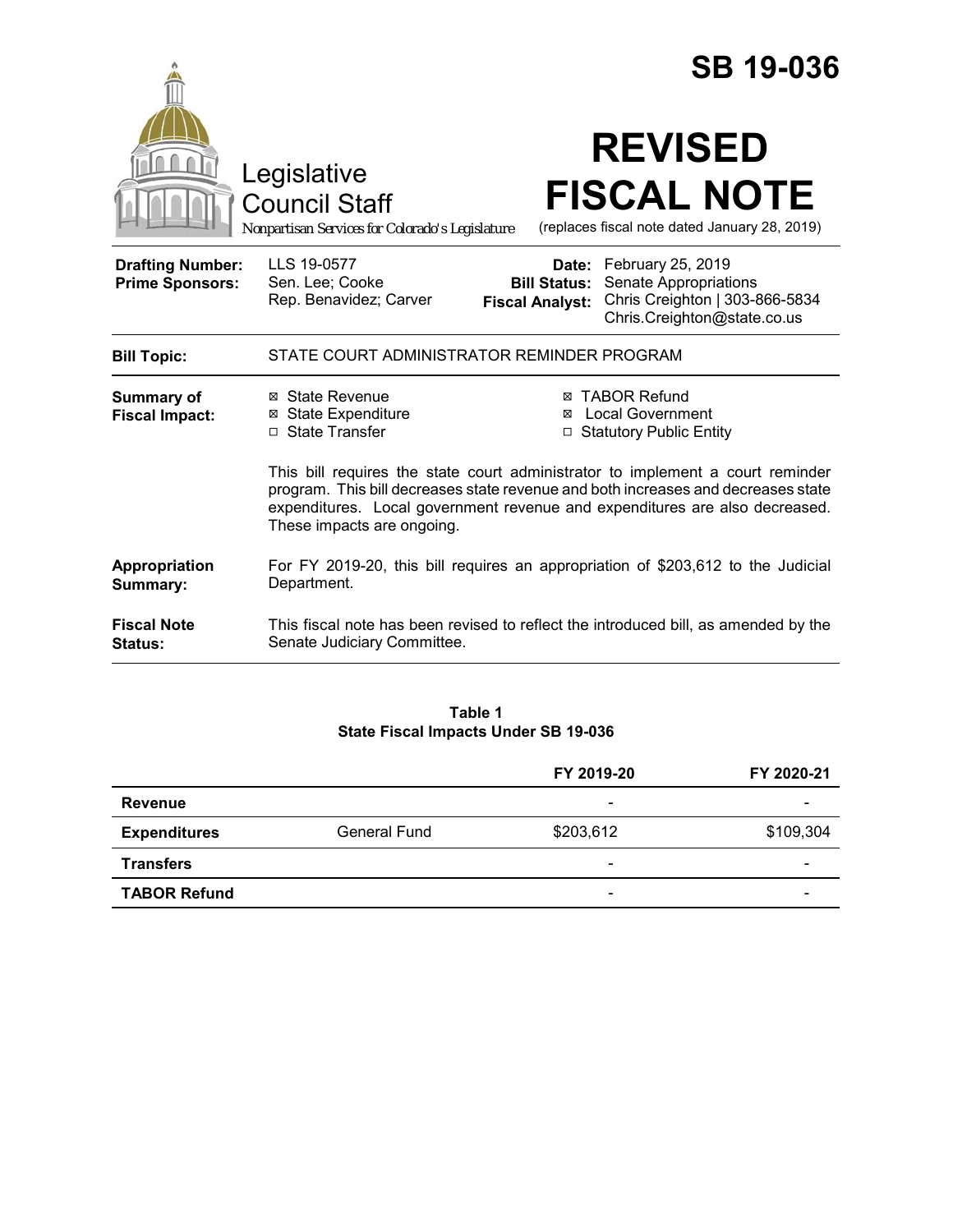February 25, 2019

## **Summary of Legislation**

This bill requires the state court administrator to implement a court reminder program in at least four judicial district courts beginning January 1, 2020, and for every eligible court by July 1, 2020.

**Eligible courts**. Eligible courts are defined in the bill as any district, county, or municipal court that uses the Integrated Colorado Online Network (ICON) on the Judicial case management system. A court that has it's own text reminder system may choose to opt out of the court reminder program.

**Request for Proposal.** The state court administrator must issue a request for proposal (RFP) for a third-party vendor to develop and operate the court reminder program, but may choose to develop and operate the program internally after the RFP process.

**Court reminder notification and system requirements.** The court reminder program must:

- send at least two text message reminders for all criminal and juvenile court appearances that include at least the date, location, time of the court appearance, and court contact information;
- provide a text notification for any unplanned court closures such as a weather closure;
- provide an alert to defendants or juveniles who miss court and instruct him or her to contact the court or an attorney;
- track each time a text was sent to a working cell phone;
- identify defendants and juveniles with upcoming court dates that cannot be reached and attempt to gather current contact information; and
- collect data on the number of criminal defendants and juveniles who fail to appear in court despite having received one or more reminders to a working cell phone.

**Court reminder reporting requirements.** The state court administrator is required to report on this program during the department's annual SMART Act hearing. This report must include:

- the number of reminders sent to a criminal defendant's or juvenile's working phone;
- the number of criminal defendants or juveniles who failed to appear in court;
- the number of defendants or juveniles who were sent a reminder and failed to appear in court despite receiving the reminder; and
- any other data collected that is useful in determining the effectiveness of the program.

### **Background and Assumptions**

This analysis is based on the following assumptions.

*Court reminders.* Currently, 11 district and county courts have a notification system and 2 municipalities (Fort Morgan and Broomfield) use ICON. It is assumed that the court reminder program will provide court reminder texts for all 22 judicial district courts, 63 county courts, and the 2 municipalities that use the ICON beginning January 1, 2020. Using 2020, caseload projections, it is assumed that 2 texts will be sent for approximately 1.2 million adult court dates and 125,000 juvenile court dates, resulting in a total of approximately 2.6 million court date reminder texts annually.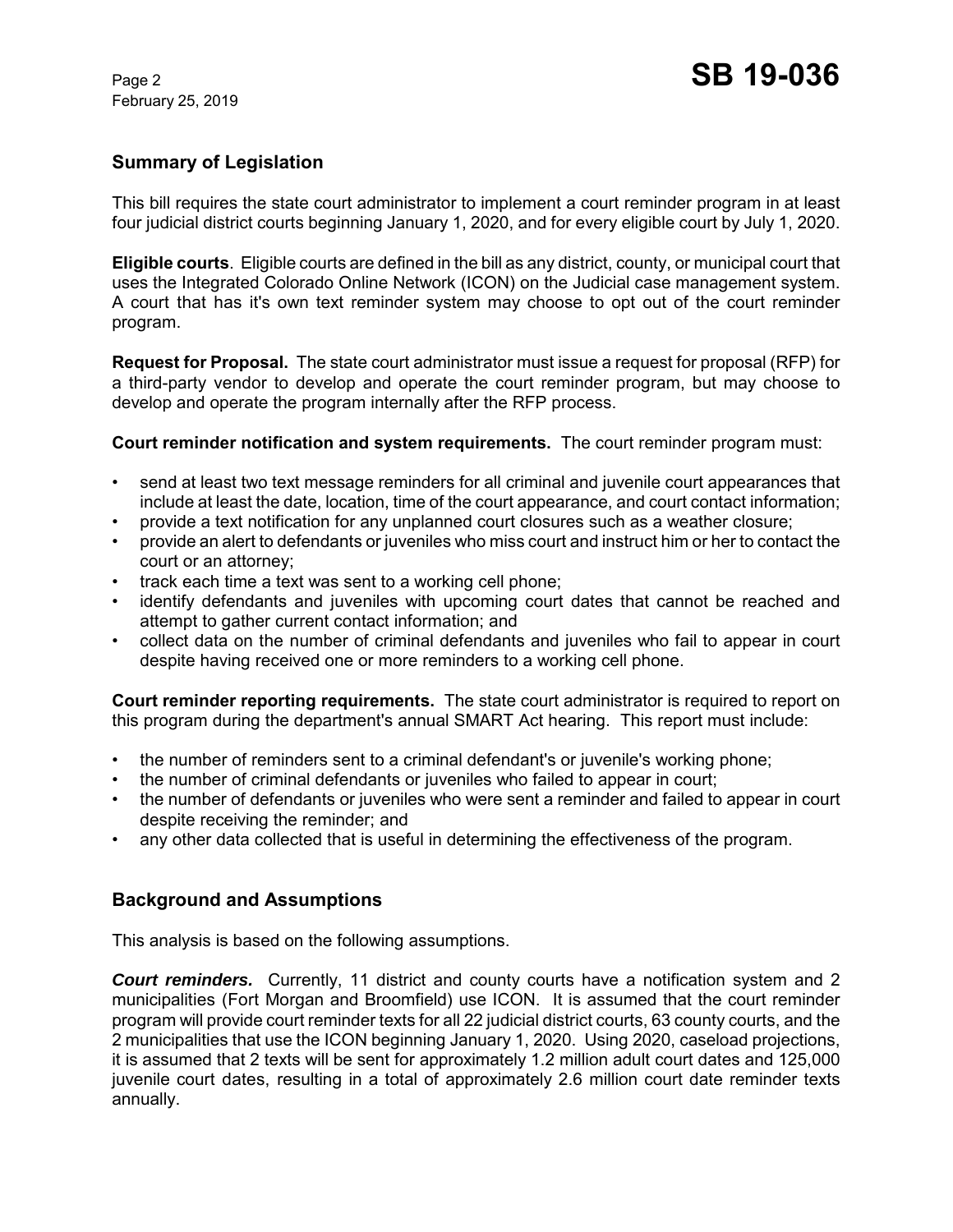February 25, 2019

*Failure to appear.* Under current law, failure to appear (FTA) in district, county, or municipal court often results in a bench warrant being issued. A bench warrant allows a law enforcement officer to arrest the defendant that failed to appear. In instances when a bench warrant is issued for failure to appear on a charge of a serious crime, such as a felony, law enforcement often likely actively pursue the offender until an arrest is made. Bench warrants for less serious crimes such as misdemeanors and traffic offenses are generally not actively pursued and instead the defendant is taken into custody only if they come in contact with law enforcement. According to the Judicial Department, there were 108,638 FTA issued in 2018 and 117,522 are projected in 2020. One text message reminder will be provided for each FTA. This combined with the other court reminders results in a total of approximately 2.7 million court text message reminders.

*Unplanned court closures.* Less than 5 unplanned court closures are anticipated per year and it is assumed that closure notifications can be provided with no additional contract cost.

## **State Revenue**

Beginning in 2019-20, to the extent that reminding defendants or juveniles of upcoming court dates reduces instances where a defendant fails to appear in court, this bill will decrease state cash fund revenue. This exact decrease will depend on the reduction in FTA warrants, the type of case in which those reductions occur (felony, misdemeanor, or traffic), and court rehearing fee decisions and has not been estimated. This revenue is subject to TABOR.

**Traffic warrant fee.** Under current law, a \$30 outstanding judgement warrant fee is assessed for the failure to appear in court in traffic cases. For informational purposes, assuming 50 percent of the 117,522 FTA warrants projected for 2020 are for traffic offenses and this bill results in a 25 percent or 14,690 reduction of FTA warrants, this bill would decrease outstanding judgement warrant fee revenue by \$220,354 in FY 2019-20 and \$440,708 FY 2020-21.

**Additional court fees.** While no other specific outstanding judgement or failure to appear fees are assessed, the court may assess additional court administrative fees to a defendant that fails to appear during the rehearing. Because they type of additional fee and the amount is unknown, this impact has not been estimated.

### **State Expenditures**

This bill increases Judicial Department expenditures by \$203,612 in FY 2019-20 and \$109,304 in FY 2020-21 and beyond. These expenditures will be offset by a reduction in costs and workload to the extent that the number of FTA rehearings needed decreases. These impacts are shown in Table 2 and discussed below.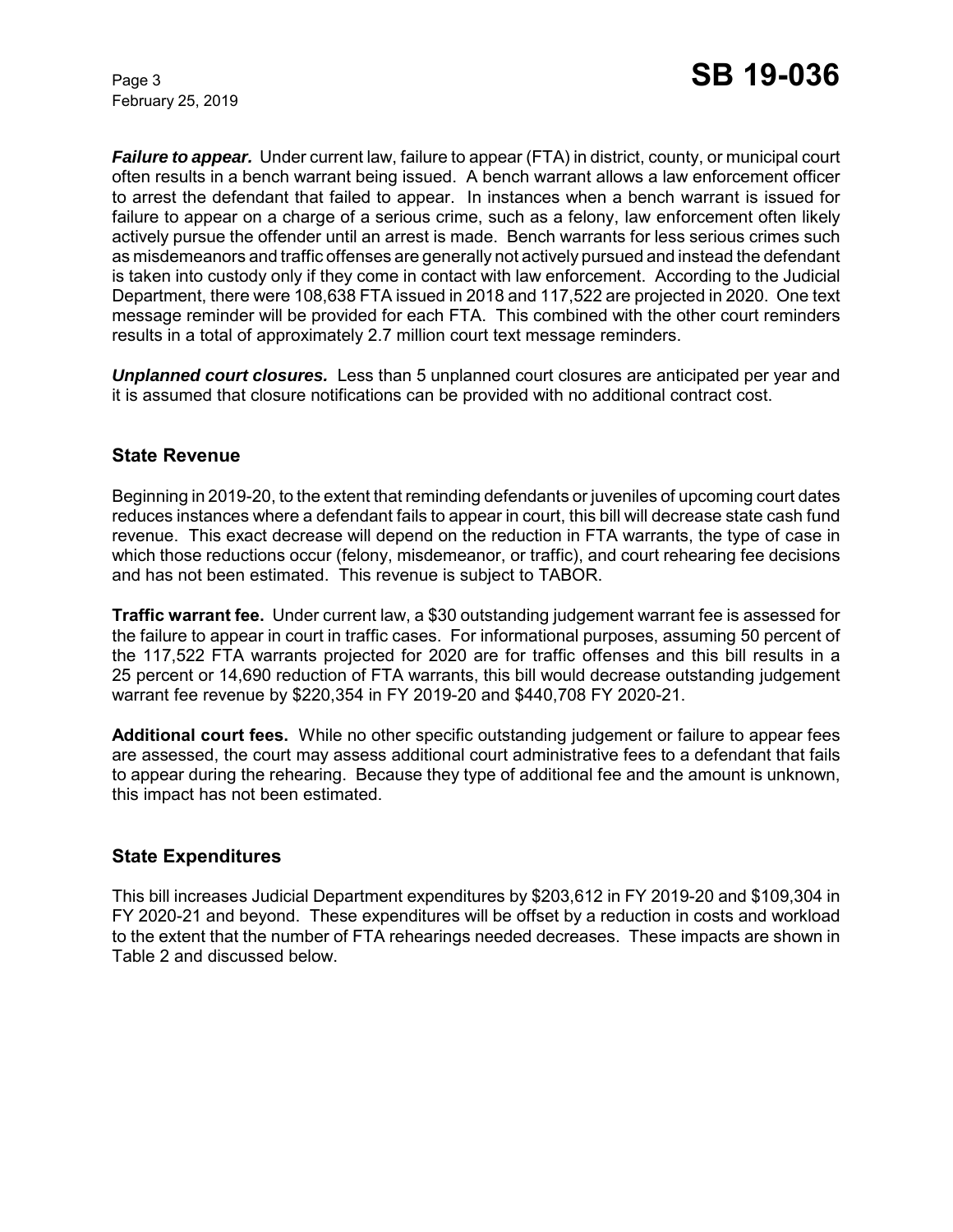**Table 2 Expenditures Under SB 19-036**

|                                |                   | FY 2019-20 | FY 2020-21 |
|--------------------------------|-------------------|------------|------------|
| <b>Judicial Department</b>     |                   |            |            |
| <b>Court Reminder Contract</b> |                   | \$54.652   | \$109,304  |
| <b>Computer Programming</b>    |                   | \$148,960  | -          |
|                                | <b>Total Cost</b> | \$203,612  | \$109,304  |

**Court reminder contract.** This analysis assumes the Judicial Department will choose to contract with a vendor rather than develop and operate an internal system. Subject to the results of the RFP process, the cost of this contract is estimated to be \$109,304 per year. This cost is prorated in the first year based on a January 1, 2020, contract start date. This assumes approximately 2.7 million texts per year and a cost of \$0.04 per text.

**Computer Programming.** It is estimated that 960 hours of computer programming will be needed at a blended rate of \$155 per hour to integrate the chosen vendor court reminder system with the judicial court case management system. This will allow the court reminder system to generate the text messages using judicial department court date and contact information, identify FTA instances, segregate collected phone numbers from other personal information, and to create a notification opt-out for offenders that do not want to receive a text message notification. These hours and costs depend on the RFP process and the terms of the vendor contract agreement and could be less if the vendor agrees to perform some of this work or if efficiencies are found during system integration.

**Trial courts.** This bill will reduce the number of district and county court rehearings that must be scheduled due to FTA and staff time to produce a FTA bench warrant. Assuming a 25 percent reduction in FTA warrants, this bill will reduce the number of rehearings by 29,381. The exact impact will depend on reduction in the number of FTA warrants and type of case in which the reduction occurs. This impact has not been estimated. This analysis assumes any reductions in appropriations, if necessary, will be addressed through the annual budget process.

**Judicial workload.** This analysis assumes any reductions in Judicial Department appropriations, if necessary, will be addressed through the annual budget process after data has been collected on the effectiveness of the court reminder program at reducing the number of FTA warrants issued and rehearings held.

**TABOR refunds.** To the extent that this bill reduces state revenue, state General Fund obligations for TABOR refunds will be decrease in FY 2019-20. Under current law and the December 2018 Legislative Council Staff forecast, the bill will correspondingly reduce the amount refunded to taxpayers via sales tax refunds on income tax returns for tax year 2020. The state is not expected to collect a TABOR surplus in FY 2020-21.

# **Local Government**

This bill decreases local government costs and workload as described below. These impacts will vary by local government based on the reduction in FTAs, FTA warrants issued, arrests, and the number of rehearings held.